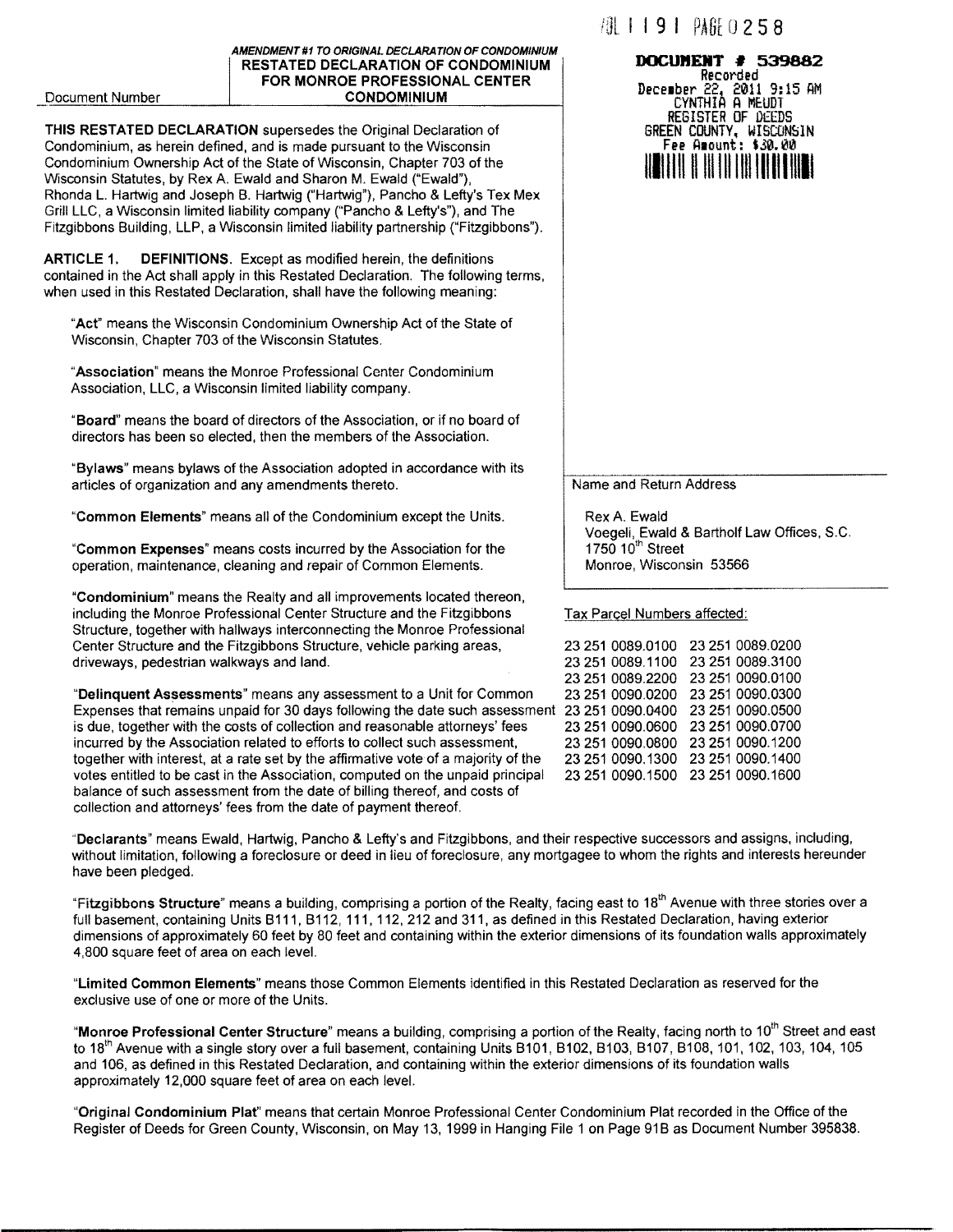**/肌 1 1 9 1 PARF 0 2 5 9** 

#### RESTATED DECLARATION OF CONDOMINIUM FOR MONROE PROFESSIONAL CENTER CONDOMINIUM Page 2

"Original Declaration of Condominium" means that certain Declaration of Condominium dated May 13, 1999 and recorded in the Office of the Register of Deeds for Green County, Wisconsin, on May 13, 1999 in Volume 613 of Records on Pages 390 through.~ 399 as Document Number 395839.

"Parking and Garage Approach Parcel" means a portion of the Realty described as follows:

Commencing at the SW corner of the Restated Condominium Plat; thence N0'21'40"E along the westerly property line of said Restated Condominium Plat, 33.17' to the point of beginning; thence N0'21'40"E along said westerly property line, 32.00' to the SW corner of the Monroe Professional Center Structure; thence S89' 42'07"E along the southerly building line of the Monroe Professional Center Structure, 34.00'; thence S0'21'40"W, 13.04'; thence N89'38'20"W, 6.00'; thence S0'21'40'W, 19.00'; thence N89'38'20"W, 28.00' to the point of beginning.

"Person" means an individual, corporation, partnership, limited liability company, association, trustee or other legal entity.

"Realty" means the following described real estate located in the City of Monroe, Green County, Wisconsin:

Parcel 1: Units B101, B102, B103, B104, B105, B106, B107, 101, 102, 103, 104, 105, 106, B111, B112, 111, 112, 113, 211, 212 and 311, and all related interests in Common Elements and Limited Common Elements, as platted in the Original Condominium Plat and described in the Original Declaration of Condominium, and encompassing all real estate included within the boundaries of Certified Survey Map Number 2726 recorded in Volume 9 of Certified Survey Maps of Green County, Wisconsin, on page 243.

Parcel 2: Lot 82 of Lybrand's Donation to Green County in the City of Monroe, Green County, Wisconsin, according to the recorded plat thereof.

"Restated Condominium Plat" means a Condominium Plat, encompassing all of the Realty, that is recorded contemporaneously with this Restated Declaration of Condominium, in the office of the Register of Deeds for Green County, Wisconsin.

"Restated Declaration" means this Restated Declaration of Condominium for Monroe Professional Center Condominium following the recording hereof in the office of the Register of Deeds for Green County, Wisconsin.

"Unit" means one or more contiguous or non-contiguous cubicles of air in the Monroe Professional Center Structure or the Fitzgibbons Structure, or both, as shown on the Restated Condominium Plat, including the perpetual right of ingress thereto and egress therefrom.

"Unit Owner" means one or more Persons who or which hold legal title to a Unit, provided, however, that if equitable title has been conveyed in the Unit by means of a land contract or other similar document, "Unit Owner" means the equitable title holder.

ARTICLE 2. STATEMENT OF PURPOSE. The purpose of this Restated Declaration is to subject the Condominium to the condominium form of ownership in the manner provided by the Act. All provisions contained herein shall be deemed to run with the land and shall constitute benefits and burdens to the Declarants and to the successors in interest of the Declarants.

ARTICLE 3. NAME AND RESTRICTIONS. 3.1 Name and Address. The name of the Condominium is Monroe Professional Center Condominium and its address is 1015 18<sup>th</sup> Avenue, Monroe, Wisconsin 53566.

3.2 Resident Agent. The resident agent for the Condominium shall be the same as the registered agent for the Association.

3.3 Covenants, Conditions, Restrictions, and Easements. The Condominium shall be on the date this Restated Declaration is recorded, subject to:

- A. General taxes and special assessments not yet due and payable.
- B. Easements and rights in favor of gas, electric, telephone, water, sewer and other utilities.
- C. All other easements, covenants, declarations, and restrictions of record.
- D. All municipal, zoning and building ordinances.
- E. All other governmental laws and regulations applicable to the Condominium.

ARTICLE 4. UNITS. 4.1 Description. The exterior boundaries of a Unit shall be the vertical planes, the elevations of which coincide with and include the undecorated finished ceiling, floors and exterior walls of the Unit as shown on the Restated Condominium Plat. The foregoing boundaries extended to the intersection with each other shall constitute the Units. It is intended that the surface of each plane described above (be it tiled, papered, paneled, painted, carpeted or otherwise covered) is included as a part of each Unit. Included within the Unit shall be all windows and doors, (including all hardware) which provide direct access to the Unit, and also including the following:

A. All appliances and other fixtures contained within or serving each Unit, whether they are inside or outside the defined cubicle of air, including, without limitation, interior lights and light fixtures and cabinets.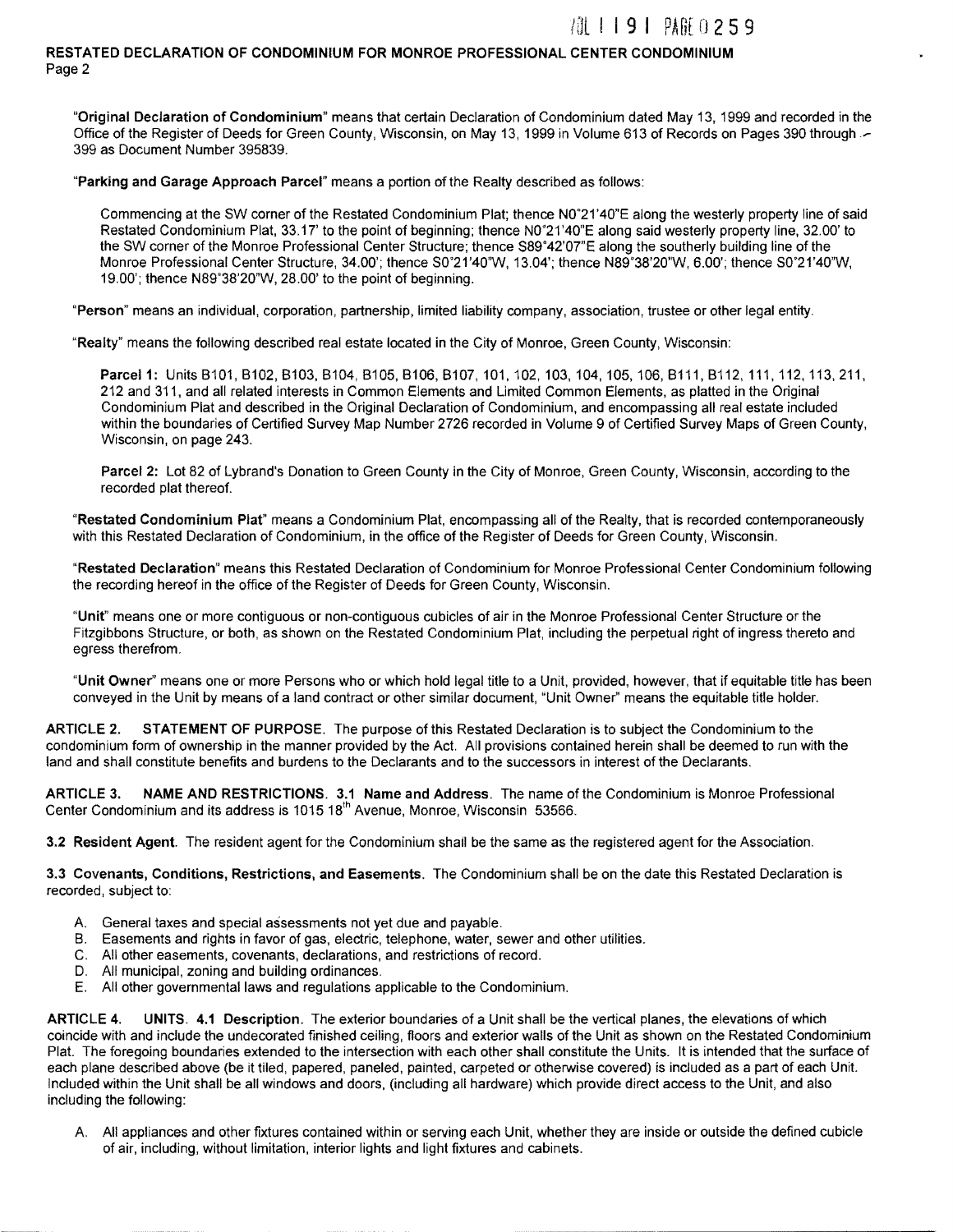## 701 1 1 9 1 PAGE 0 2 6 0

#### RESTATED DECLARATION OF CONDOMINIUM FOR MONROE PROFESSIONAL CENTER CONDOMINIUM Page 3

- B. All floor, wall, baseboard, or ceiling electrical outlets and switches and the junction boxes serving the Unit. Each electric panel containing breaker switches for electrical circuits within the Unit, and all connecting and controlling mechanisms and devices lying between the main electric service meter and the electrical panel or panels serving the only the Unit.
- C. All plumbing fixtures, water heaters, water softeners, if any, and the piping, valves, and other connecting and controlling mechanisms serving only the Unit and devices lying between such fixtures and water or sewage lines serving more than one Unit.
- D. The heating, ventilating and air conditioning system and appliances serving the Unit, including their related control mechanisms. All supply lines delivering natural gas from the main natural gas service meter to the facilities serving the Unit that utilize natural gas. All lines or ducts that are used for circulation of air within the Unit or between the appliance or appliances serving the Unit and external meters or other facilities serving the Unit.

4.2 Exclusions. Specifically not included as part of any Unit are those structural components of the Monroe Professional Center Structure and the Fitzgibbons Structure, and any portion of the plumbing, electrical or mechanical systems thereof serving more than one Unit, even if located within the cubicle or cubicles of air comprising the Unit.

4.3 Legal Description of Units. The Units and their respective boundaries, as platted in the Original Condominium Plat and described in the Original Condominium Declaration, are hereby renamed and reconfigured as reflected on the Restated Condominium Plat, which Restated Condominium Plat shall supersede in its entirety the Original Condominium Plat.

ARTICLE 5. COMMON ELEMENTS. 5.1 Description. The Common Elements are the following:

- A. The Realty.
- B. The private vehicular passageways, vehicle parking spaces, and pedestrian walkways situated on the Realty.
- C. Structural walls, including the exterior coverings, and walls separating more than one Unit.
- D. Any mechanical or utility mechanism, connection or service that serves more than one Unit.
- E. Any other portion of the improvements to the Realty which is not included within the boundary of a Unit.

5.2 Ownership of Common Elements. Except as to ownership interests of Limited Common Elements expressly set forth herein, there shall be appurtenant to the Units an undivided ownership interest in the Common Elements in the following percentages:

|                  | <b>Monroe Professional Center Structure</b> | <b>Fitzgibbons Structure</b> |                      |             |                      |  |
|------------------|---------------------------------------------|------------------------------|----------------------|-------------|----------------------|--|
| Unit             | Percent<br>Ownership                        | Unit                         | Percent<br>Ownership | Unit        | Percent<br>Ownership |  |
| B <sub>101</sub> | 8.0                                         | 101                          | 7.9                  | <b>B111</b> | 3.1                  |  |
| B <sub>102</sub> | 7.5                                         | 102                          | 6.0                  | B112        | 6.0                  |  |
| B <sub>103</sub> | 1.3                                         | 103                          | 7.4                  | 111         | 4.2                  |  |
| B <sub>107</sub> | 1.1                                         | 104                          | 11.9                 | 112         | 72                   |  |
| B <sub>108</sub> | 0.9                                         | 105                          | 3.3                  | 212         | 11.2                 |  |
|                  |                                             | 106                          | 3.3                  | 311         | 9.7                  |  |

5.3 Use of Common Elements. Except as otherwise provided herein, and subject to the Bylaws and any rules and regulations adopted by the Board, the Common Elements may be used by the Unit Owners for the purposes for which they were intended. No unlawful, noxious or offensive activity shall be carried on in any of the Common Elements, nor shall anything be done therein, either willfully or negligently, which may be or become an annoyance or nuisance to the other Unit Owners or their guests, customers, invitees or patrons. No garbage, trash or rubbish or unsightly materials shall be placed, or allowed to remain, in any of the Common Elements except as is reasonably necessary to temporarily assemble such items for relocation or disposal. The term "temporarily assemble" as used herein shall mean only such time as is reasonably necessary to complete a concerted effort to gather such materials for immediate relocation or disposal upon completion of such gathering. There shall be no placement of benches, chairs or other personal property on or in any part of the Common Elements, nor shall any Unit Owner make or allow a private use of any part of the Common Elements without the prior written consent of the Board. No Unit Owner shall connect, or knowingly allow to be connected, any machines, appliances, accessories or equipment to electrical outlets located in the Common Elements without the prior written consent of the Board.

5.4 Maintenance, Repair and Replacement. The necessary work of maintenance, repair and replacement of the Common Elements and the making of any additions or improvements thereto, shall be carried out only as provided in this Restated Declaration, the Bylaws, and rules and regulations adopted pursuant thereto.

ARTICLE 6. LIMITED COMMON ELEMENTS. 6.1 Description. The Limited Common Elements are the following:

A. Elevator Access to Unit 311. For access to Unit 311, the elevator located in the Fitzgibbons Structure shall be a Limited Common Element of Unit 311. For all purposes other than access to Unit 311, the elevator shall be a Common Element of the Condominium and shall be available for use by the Unit Owners and their guests, customers, invitees and patrons.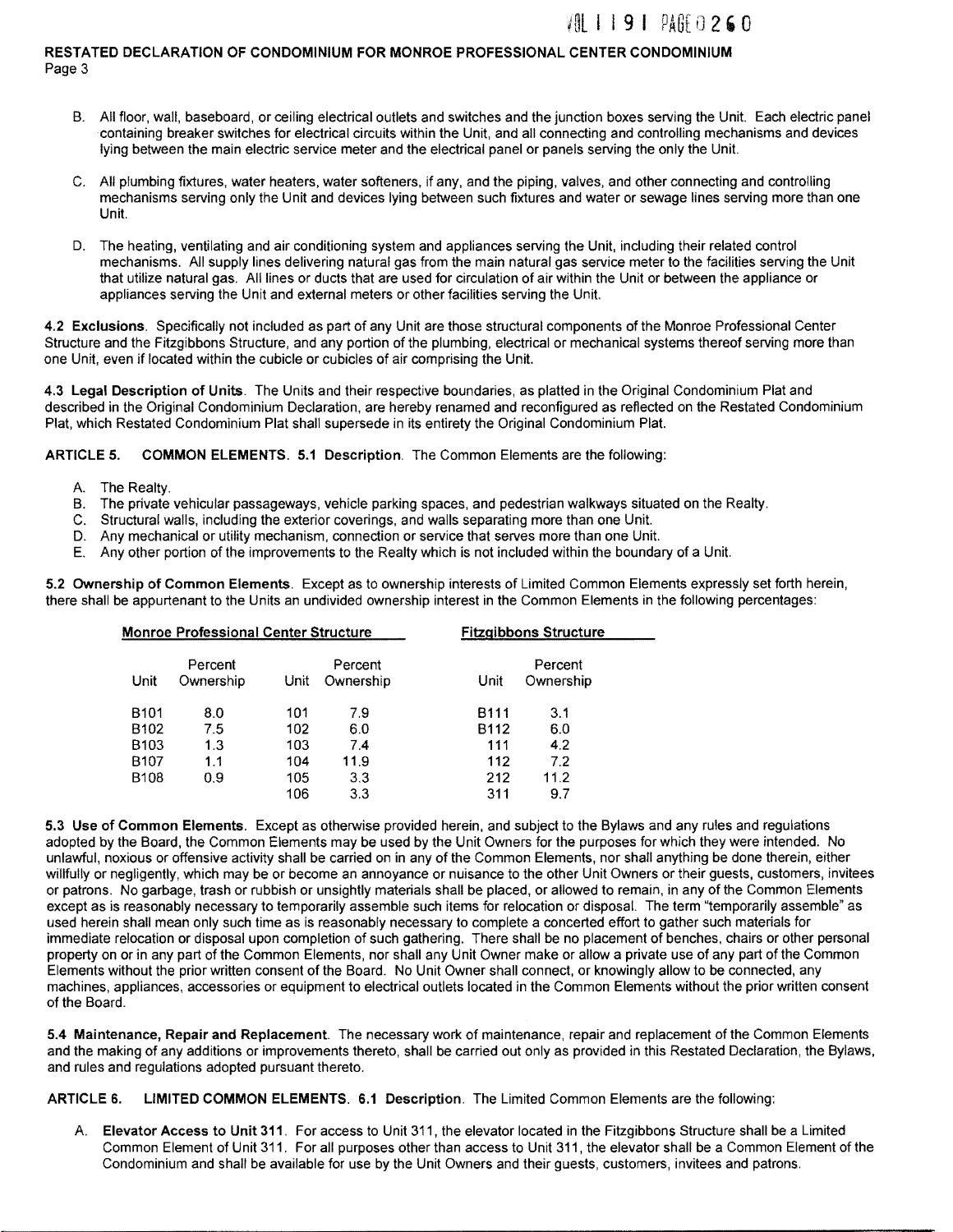### VIL ! ! 9 | PAGE 0 2 6 |

#### RESTATED DECLARATION OF CONDOMINIUM FOR MONROE PROFESSIONAL CENTER CONDOMINIUM Page 4

- B. North Awnings. The awnings mounted on the north facade of the Monroe Professional Center Structure shall be a Limited Common Element of the Units within the Monroe Professional Center Structure.
- C. Exterior Signage.
	- 1. North Awning Signage. The signage panels located on the north vertical face of the awnings mounted on the north facade of the Monroe Professional Center Structure shall be a Limited Common Element of the Units within the Monroe Professional Center Structure, provided however the cost of placing signage on any such panel shall be paid by the Unit Owner of the Unit whose occupant is benefitted thereby.
	- 2. Glass Panels. The glass sign panels mounted on the east facing façade of the Fitzgibbons Structure south of the main entrance shall be a Limited Common Element of Units B111, B112, 111, 112 and 212, provided however the cost of placing signage on any such panel shall be paid by the Unit Owner of the Unit whose occupant is benefitted thereby.
	- 3. Projecting Sign on Fitzgibbons Building. The projecting sign mounted to the east façade of the Fitzgibbons Building shall be a Limited Common Element of Unit 112.
	- 4. Maintenance and Repair. Exterior signage may be placed only with the prior written consent of the Board, which consent shall not be unreasonably withheld. Upon placement of approved signage, the signage shall be continuously maintained in a clean and attractive manner and the cost thereof shall be paid by the Unit Owner of the Unit whose Unit is benefitted thereby.
- D. West Fitzgibbons Structure Stairwell and Exterior Landing. The west stairwell of the Fitzgibbons Structure and the exterior landing and exterior stairs serving such stairwell shall be a Limited Common Element of the Units within the Fitzgibbons Structure. The cost of cleaning, repair, reconstruction or replacement of such stairwell, landing and exterior stairs shall be paid by Unit Owners of the Fitzgibbons Structure in such proportion as the Board may from time to time reasonably determine after taking into consideration the nature and frequency of use of such stairwell and landing.
- E. Unit 103 North Entry Door Setback. The area within the door setback for the north entrance to Unit 103, lying between an imaginary line projected across such setback from the nearest point on the exterior surface of the north structural wall of the Monroe Professional Center Structure immediately east and west of such door setback, shall be a Limited Common Element of Unit 103, provided however that exterior vertical surfaces lying within such area shall be deemed to be exterior vertical surfaces of the Monroe Professional Center Structure for the purpose of maintenance, repair and reconstruction and shall be treated under this Restated Declaration in the same manner as other exterior vertical surfaces.
- F. Unit 104 North Entry Door Setback. The area within the door setback for the north entrance to Unit 104, lying between an imaginary line projected across such setback from the nearest point on the exterior surface of the north structural wall of the Monroe Professional Center Structure immediately east and west of such door setback, shall be a Limited Common Element of Unit 104, provided however that exterior vertical surfaces lying within such area shall be deemed to be exterior vertical surfaces of the Monroe Professional Center Structure for the purpose of maintenance, repair and reconstruction and shall be treated under this Restated Declaration in the same manner as other exterior vertical surfaces.
- G. North Stairwell Serving Units 8101 and 8102. The stairwell leading from the northeast entrance to Unit B101 and the northwest entrance to Unit B102 to the sidewalk along the north façade of the Monroe Professional Center Structure, including the landings on top and bottom, the door at the base of such stairwell, and the exit door at the sidewalk level, shall be a Limited Common Element of Units B101 and B102. The Unit Owners of Units B101 and B102 shall maintain and keep in good repair such stairwell, landings and doors. The cost of all maintenance, repair or replacement of such stairwell, landings and doors shall be apportioned between Units 8101 and B102 in such proportion as the Unit Owners of such Units may determine by written agreement after taking into consideration the benefit inuring to their respective Units. If the Unit Owners of Units B101 and B102 cannot agree to an apportionment of such costs, then the Unit Owner of either Unit B101 or Unit B102 may appeal to the Board for a determination of the appropriate apportionment of such costs and the Board may, after affording each Unit Owner an opportunity to address the Board, apportion the costs between Units B101 and B102. Such determination by the Board shall be binding upon such Unit Owners.
- H. Rooftop Deck Serving Unit 311. The Unit Owner of Unit 311 is authorized to construct and maintain one or more rooftop decks resting upon the roof of the Monroe Professional Center Structure, subject to the following:
	- 1. A rooftop deck constructed or maintained pursuant to this paragraph shall be a Limited Common Element of Unit 311.
	- 2. Any such rooftop deck shall be constructed in a manner that does not damage the roof structure or roofing material or impair the efficient drainage of water from the roof.
	- 3. Any damage to the roof structure or roofing material caused by a rooftop deck constructed pursuant to this paragraph shall be promptly repaired and the cost thereof shall be paid by the Unit Owner of Unit 311.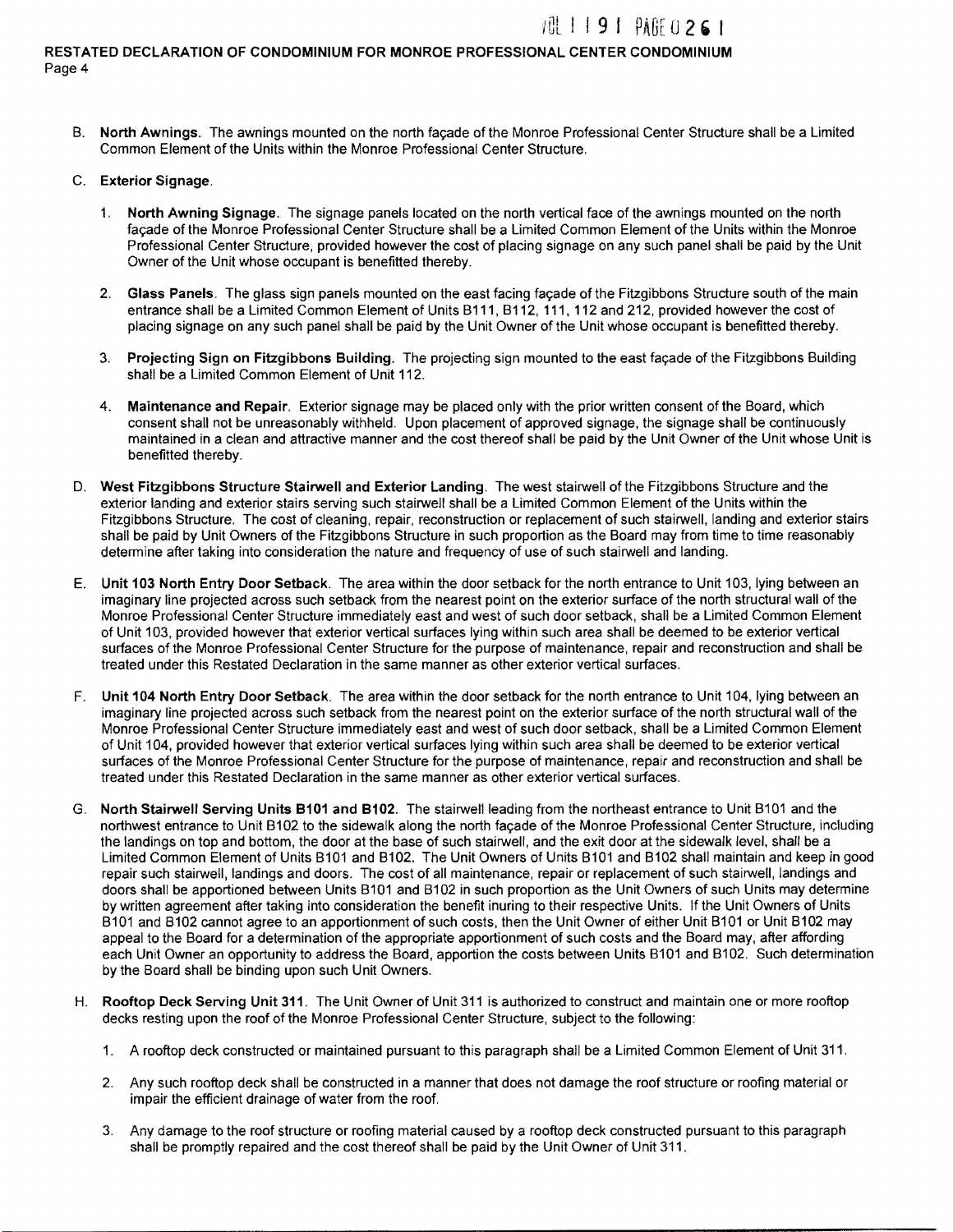## 粗 1 1 9 1 *PAGE* 0 2 6 2

#### RESTATED DECLARATION OF CONDOMINIUM FOR MONROE PROFESSIONAL CENTER CONDOMINIUM Page 5

- 4. If repair, maintenance or replacement of the roof structure or roofing material is necessary, the Unit Owner of Unit 311 shall cause any rooftop deck constructed pursuant to this paragraph to be dismantled or moved to the extent that is reasonably necessary to allow for the efficient repair, maintenance or replacement of the roof structure or roofing material, and all costs related to such dismantling or moving shall be paid by the Unit Owner of Unit 311.
- I. Mechanical Rooms. Mechanical rooms in the Condominium identified on the Restated Condominium Plat as Rooms M001, M011, M101, M102, M103, M111 and M211, shall be Common Elements and used for janitorial equipment and facilities, storage of janitorial supplies, telecommunication facilities and utilities or mechanical systems serving multiple Units of the Condominium or the Condominium generally, except as follows:
	- 1. Room M001 -Monroe Professional Center Structure. The following equipment and facilities located in Room M001 shall be Limited Common Elements:
		- a. The electric panel, water heater, furnace or other facility located in Room M001, but serving only Unit 8101, and the space occupied by such electric panel, water heater, furnace or other facility, are Limited Common Elements for the use and benefit of Unit 8101.
		- b. The electric panel, water heater, furnace or other facility located in Room M001 but serving only Unit 8107, and the space occupied by such electric panel, water heater, furnace or other facility, are Limited Common Elements for the use and benefit of Unit B107.
	- 2. Room M011 Fitzgibbons Structure. Room M011 shall be used exclusively to house equipment and necessary tools and facilities related to operation of the passenger elevator located in the Fitzgibbons Structure.
	- 3. Room M101- Monroe Professional Center Structure. The following equipment and facilities located in Room M101 shall be Limited Common Elements:
		- a. The electric panel, water heater, furnace or other facility located in Room M101 but serving only Unit 101, and the space occupied by such electric panel, water heater, furnace or other facility, are Limited Common Elements for the use and benefit of Unit 101.
		- b. The electric panel, furnace or other facility located in Room M101 but serving only Unit 102, and the space occupied by such electric panel, furnace or other facility, are Limited Common Elements for the use and benefit of Unit 102.
	- 4. Room M102- Monroe Professional Center Structure. The following equipment and facilities located in Room M102 shall be Limited Common Elements:
		- a. The furnace or other facility serving Unit 8108, and the space occupied by such furnace or other facility, are Limited Common Elements for the use and benefit of Unit 8108.
		- b. The furnace or other facility serving Unit 106, and the space occupied by such furnace or other facility, are Limited Common Elements for the use and benefit of Unit 106.
	- 5. Room M103- Monroe Professional Center Structure. The following equipment and facilities located in Room M103 shall be Limited Common Elements:
		- a. The furnace or other facility serving Unit 103, and the space occupied by such furnace or other facility, are Limited Common Elements for the use and benefit of Unit 103.
		- b. The electric panel, communications panel, furnace or other facility serving Unit 105, and the space occupied by such electric panel, communications panel, furnace or other facility are Limited Common Elements for the use and benefit of Unit 105.

#### 6. Room M111- Fitzgibbons Structure.

- a. The following equipment and facilities located in Room M111 shall be Limited Common Elements:
	- 1) The electric panel or other facility serving Unit 111, and the space occupied by such electric panel or other facility, are Limited Common Elements for the use and benefit of Unit 111.
	- 2) The electric panel or other facility serving Unit 112, and the space occupied by such electric panel or other facility, are Limited Common Elements for the use and benefit of Unit 112.
- b. An easement is hereby created for the movement of persons and equipment to and from Room M111 over and across that part of Unit 112 identified as "M111 Access Easement" on the Restated Condominium Plat. This easement is for the benefit of the Association and any Unit for which a Limited Common Element is located within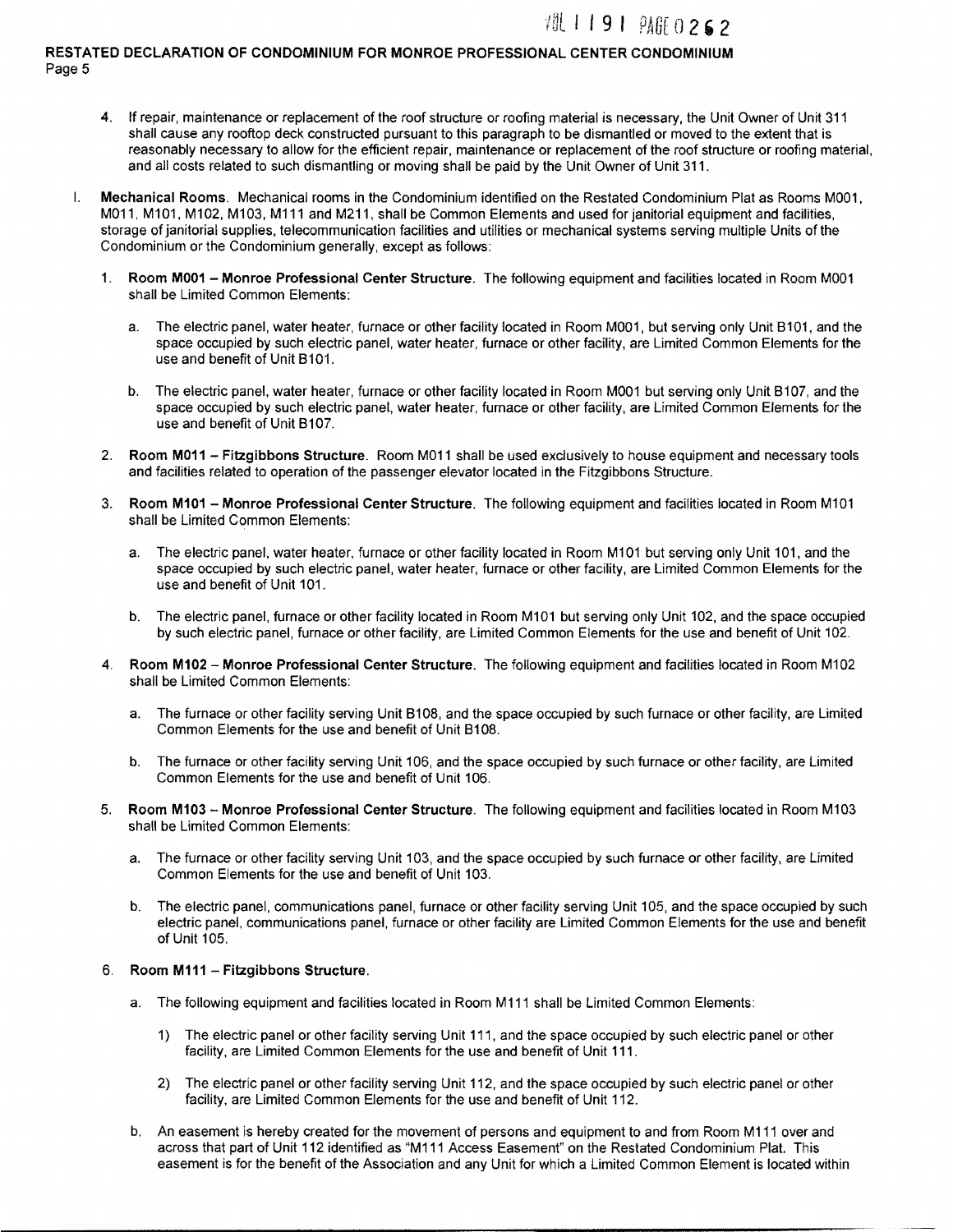Room M111. The Association or the Unit Owner for whom such easement rights are exercised shall be responsible for any damage to Unit 112 resulting from the exercises of rights pursuant to such easement. Notwithstanding paragraph 8.4 hereof, the Association, or its authorized agents, may enter Room M111 at any time, without advance notice, in the exercise of rights pursuant to this easement.

- 7. Room M211 Fitzgibbons Structure. Room M211 shall be used to house equipment and necessary tools and facilities related to operation of the heating, ventilation and air conditioning system serving the east stairwell and lobby in the Fitzgibbons Structure.
- 8. Board Management and Control of Mechanical Rooms. The Board shall have the authority to manage the use of each mechanical room, subject only to the reasonable rights of Unit Owners to place and maintain within such mechanical room the Limited Common Elements defined herein. The size and placement of all facilities defined herein as Limited Common Elements and placed in any mechanical room shall be subject to approval by the Board prior to placement, which approval shall not be unreasonably withheld. Access to any mechanical room may be reasonably restricted by the Board, including access by any Unit Owner whose Unit is served by Limited Common Elements contained within such mechanical room.

6.2 Use and Maintenance of Limited Common Elements. Except as otherwise provided herein, the maintenance, repair, replacement and manner of use of the Limited Common Elements shall be determined by the Unit Owner or Unit Owners to which such Limited Common Elements are assigned by this Restated Declaration, subject however, to rules and regulations of any governmental authority and such rules as may be enacted by the Board.

6.3 Board Authority to Define Limited Common Elements. The Board may redefine Common Elements as Limited Common Elements and assign responsibility for the use and maintenance of the resulting Limited Common Elements.

ARTICLE 7. USES. Unit 311 may be used as a residence. Unit 212 may be used as a residence or a lawful non-residential use. All other Units of the Condominium may be used only for lawful non-residential purposes. The use of all units shall be subject to rules and regulations adopted by the Board. The Limited Common Elements and Common Elements of the Condominium shall be used only in a manner that is consistent with the allowed uses of the Units. No Unit Owner shall operate any machines, appliances, accessories or equipment in such manner as to cause, in the judgment of the Board, an unreasonable disturbance to others. The Board may adopt rules or regulations relating to the use of any Unit, including without limitation, restrictions upon the volume and duration of sounds that may emanate from a Unit, if such rules or regulations bear a reasonable relationship to preserving the character, use and enjoyment of the Condominium or Units in the Condominium. No use may unreasonably interfere with the use and enjoyment of the Common Elements, Limited Common Elements or other Units by the other Unit Owners. There shall be no conduct of any activity, which would materially increase the insurance rates on the Condominium. Any and all attorney fees and other expenses incurred by the Association in the enforcement of this provision shall be reimbursed by the Unit Owner in violation thereof and may be assessed against such Unit Owner's Unit. A Unit Owner may lease all or a portion of his, her, its, or their Unit, provided the use is consistent with rules and regulations adopted by the Board

ARTICLE 8. REPAIRS AND MAINTENANCE. 8.1 Units. Each Unit Owner shall be responsible for the decoration, furnishing, housekeeping, maintenance and repair and replacement of such Unit Owner's Unit.

8.2 Limited Common Elements. Except as otherwise provided in this Restated Declaration, each Unit owner shall be responsible for the cost of decorating, furnishing, housekeeping, maintenance, repair, replacement and general cleanliness of the Limited Common Elements reserved for such Unit Owner's Unit in the same proportion that the percentage interest of each such Unit bears to the total percentage interests of the Units to which such Limited Common Element is reserved. The Unit Owners of all Units for which a Limited Common Element is reserved may enter into a written agreement that provides for apportionment of such cost in a different manner than is provided for in this paragraph.

8.3 Common Elements. Except as provided in Section 9.2 hereof, the Association shall be responsible for the maintenance, repair, replacement and general cleanliness of the Common Elements.

8.4 Entry by Association. Duly authorized officials or agents of the Association may enter any Unit or Limited Common Element, or both, at reasonable times and under reasonable conditions when, in the opinion of the said authorized officials or agents entry is necessary due to an emergency or in connection with maintenance, construction, repair, or replacement of any Common Element or Limited Common Element lying within or routed through such Unit or Limited Common Element, including without limitation, telecommunications, electric, cable television, satellite television, natural gas, water, sewer or storm water facilities. The entry shall be made with as little inconvenience to the Unit Owner, or tenants of the Unit Owner, as is possible under the circumstances, and during normal business hours, if possible. Any damage caused thereby shall be repaired by the Association and shall be treated as a Common Expense or assessed to the Units benefited by such work. Unit Owners shall provide to the Association a duplicate key, or appropriate entry information, to their Units and any locked spaces within their Units. If a Unit Owner fails to provide a duplicate key, or appropriate entry information, the Unit Owner shall be responsible for any costs or expenses incidental to a forced entry into the Unit and shall have no legal recourse against the Association, or its authorized agents, for damage to the Unit or property of such Unit Owner resulting from reasonable actions taken in connection with such forced entry.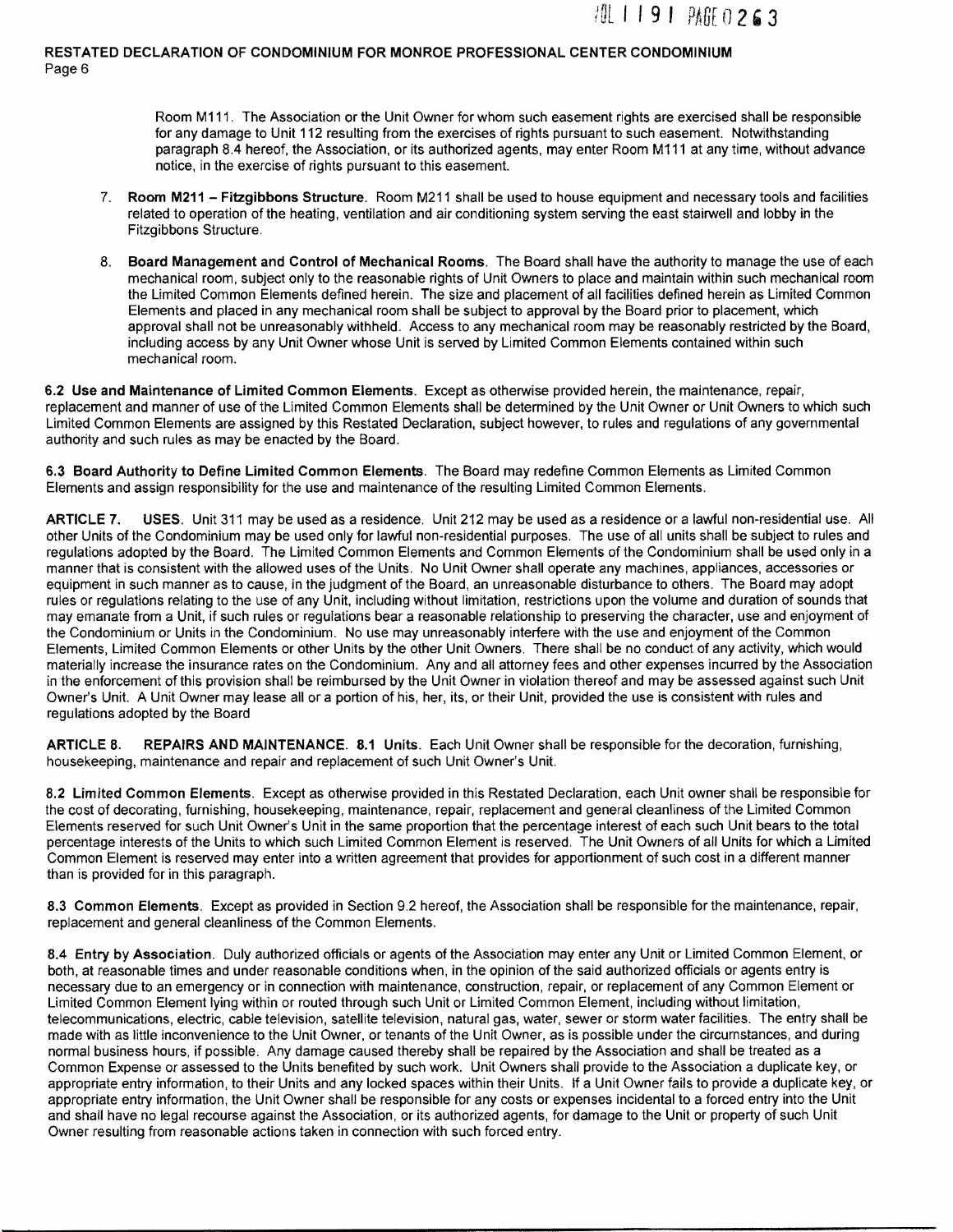ARTICLE 9. UNIT ALTERATIONS. 9.1 Within Unit. A Unit Owner may make improvements or alterations within such Unit Owner's Unit, including partitioning, fixtures, attachments, and decorations, subject to the following:

- A. Such improvement or alteration shall not impair the structural soundness or integrity or lessen the structural support of any portion of the Condominium, and shall not impair any easement. A Unit Owner may not change the dimensions of, or the exterior appearance of, a Unit or any portion of the Common Elements (including Limited Common Elements) without obtaining the prior written permission of the Board, which permission may be denied in the sole discretion of the Board. Any approved improvement or alteration which changes the exterior dimensions of a Unit must be evidenced by the recording of a modification to this Restated Declaration and the Restated Condominium Plat before it shall be effective and must comply with the then-legal requirements for such amendment. Furthermore, any approved improvements or alterations must be accomplished in accordance with applicable laws and regulations, must not unreasonably interfere with the use and enjoyment of the other Units and Limited Common Elements or the Common Elements, and must not be in violation of any underlying mortgage, land contract, or similar security interest.
- B. A Unit Owner acquiring an adjoining part of another Unit may remove all or any part of any intervening partition wall or create doorways or other apertures therein. This may be done even if the partition wall may in whole or in part be a Common Element, provided that those acts do not impair the structural integrity or lessen the support of any portion of the Condominium, do not reduce the value of the Condominium, and do not impair any easement. The creation of doorways or other apertures is not deemed an alteration of boundaries.
- C. Improvements or alterations made shall be subject to restrictions contained in this Restated Declaration and any rules and regulations adopted by the Board.

9.2 Relocation of Boundaries. The boundaries between adjoining units may be relocated by agreement of the adjoining Unit Owners, subject to the following:

- A. Board Approval. The relocation of boundaries shall have been approved by the Board, which approval shall not be unreasonably withheld. The Board shall act on the request within 30 days following receipt of a written application of the Unit Owners proposing the relocation of boundaries.
- B. Execution and Recording of Instruments. Upon approval by the Board of a request for relocation of unit boundaries, The Unit Owners of adjoining Units shall prepare and execute appropriate instruments, including without limitation, the following:
	- 1. An amendment to this Restated Declaration and the Restated Condominium Plat which shall identify the Units and shall state that the boundaries between those Units are being relocated by agreement of the Unit Owners thereof. The amendment shall contain words of conveyance between those Unit Owners, and when recorded shall also be indexed in the name of the grantor and grantee, if applicable. The amendment shall also state the re-allocation of the aggregate undivided interest in the Common Elements appertaining to the Units. If not stated, the prior allocation shall govern, until such time as the Unit Owners shall record an amendment to that effect in the office of the Green County Register of Deeds.
	- 2. Plats and plans showing the altered boundaries and the dimensions thereof between adjoining Units, and their identifying numbers or letters. The plats and plans shall be certified as to their accuracy in compliance with Subsection 703.13(6) of the Wisconsin Statutes, by a civil engineer, architect, or licensed land surveyor authorized to practice his or her profession in Wisconsin.
	- 3. After appropriate instruments have been prepared and executed by the adjoining Unit Owners such instruments shall be presented for approval by the Association. Such instruments may be recorded only if the written approval by an authorized representative of the Association has been included on such instruments. Those instruments shall become effective when they have been recorded in the office of the Register of Deeds for Green County, Wisconsin. The recording of such approved instruments shall be conclusive evidence that the relocation of boundaries did not violate the Condominium instruments.
- 9.3 Separation of Units. A Unit may be separated into two or more Units upon compliance with the following:
	- A. Board Approval. The separation shall have been approved by the Board, which approval may be denied in the sole discretion of the Board. The Board shall within 10 days following receipt of a written application of a Unit Owner proposing the separation of a Unit provide written notice of such application to the other Unit Owners, together with notice of the date and time, not less than 10 nor more than 30 days following the date of such notice, when the Board will act on such application. Any Unit Owner shall be afforded a reasonable opportunity to address the Board concerning such application. If approved, the Board shall promptly cause to be prepared and executed appropriate instruments under this section. An amendment to the Condominium instruments shall assign a new identifying number to each new Unit created by the separation of a Unit, shall allocate to those Units on a reasonable basis acceptable to the separating Unit Owner and the other Unit Owners, all of the undivided interest in the Common Elements and rights to use the Limited Common Elements. The vote in the Association formerly appertaining to the separated Unit will be allocated among the resulting Units. The amendment shall reflect a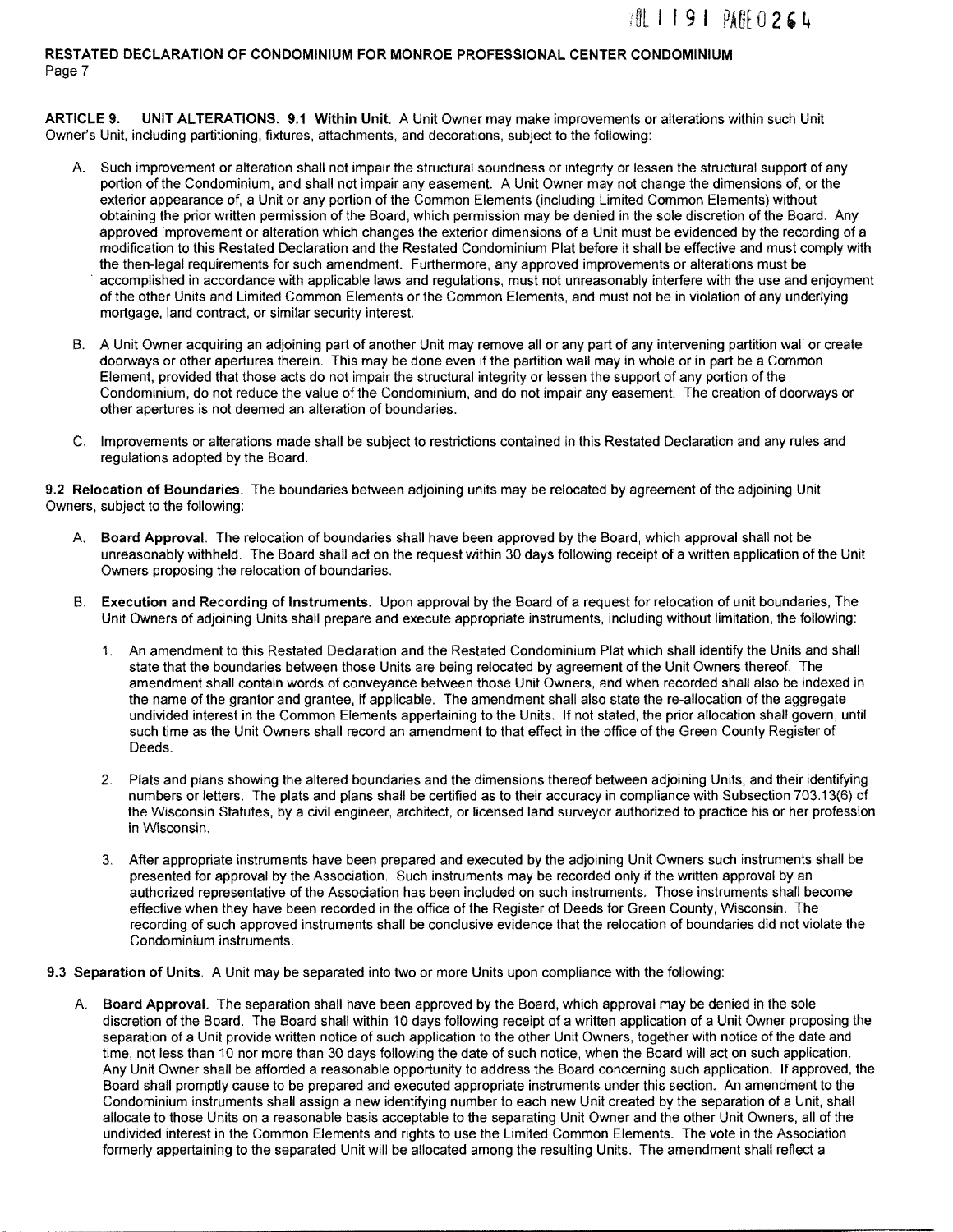proportionate allocation to the newly defined Units of the liability for Common Expenses and right to common surpluses previously appertaining to the subdivided Unit.

- B. Plats and Plans. Plats and plans shall be prepared showing the boundaries and dimensions separating the new Units together with their other boundaries and their new identifying numbers or letters. The plat and plans shall be certified as to their accuracy and compliance with Subsection 703.13(7) of the Wisconsin Statutes, by a civil engineer, architect, or licensed land surveyor authorized to practice his or her profession in Wisconsin.
- C. Execution, Delivery and Recording. After appropriate instruments have been prepared and executed, they shall be delivered promptly to the separating Unit Owner upon payment by such Unit Owner of all reasonable costs for their preparation. Those instruments shall be effective when the separating Unit Owner has executed them, they have been approved in writing by an authorized representative of the Association, and they are recorded in the office of the Register of Deeds for Green County, Wisconsin. The recording of the instruments shall be conclusive evidence that the separation did not violate any restrictions or limitations specified by the Condominium instruments and that any reallocations were reasonable.

9.4 Expenses. All expenses involved in any improvements or alterations approved by the Board or permitted under this Article, whether or not completed, including all expenses to the Association, shall be borne by the Unit Owner or Unit Owners involved and may be charged as a special assessment to the affected Units.

ARTICLE 10. ASSOCIATION. The Unit Owners shall constitute the Association.

10.1 Management of Condominium. The Association shall have full power and authority to manage the Condominium in conformity with this Restated Declaration.

10.2 Voting. Subject to suspension as provided herein, in any matter coming before the Association for a vote there shall be a total of 1,000 votes allocated to the Unit Owners as set forth herein. If a Unit is owned by more than one Person, the Unit must cast its vote or votes as a whole. No fractional voting will be allowed. For purposes of eligibility to vote as a member of the Association, a land contract or other document establishing an equitable interest, or an instrument providing constructive notice of such interest, must be recorded in the office of the Register of Deeds for Green County, Wisconsin. The Unit Owner of each Unit shall be entitled to cast the number of votes in the Association set forth opposite the Unit in the following table:

|                  | <b>Monroe Professional Center Structure</b> |      |       | <b>Fitzgibbons Structure</b> |       |
|------------------|---------------------------------------------|------|-------|------------------------------|-------|
| Unit             | Votes                                       | Unit | Votes | Unit                         | Votes |
| B <sub>101</sub> | 80                                          | 101  | 79    | B111                         | 31    |
| B <sub>102</sub> | 75                                          | 102  | 60    | B112                         | 60    |
| B <sub>103</sub> | 13                                          | 103  | 74    | 111                          | 42    |
| B <sub>107</sub> | 11                                          | 104  | 119   | 112                          | 72    |
| B <sub>108</sub> | 09                                          | 105  | 33    | 212                          | 112   |
|                  |                                             | 106  | 33    | 311                          | 97    |

ARTICLE 11. INSURANCE: 11.1 Property and Casualty. The Association shall purchase and maintain property and casualty insurance for the Units, Limited Common Elements and Common Elements on an "all risk basis" for an amount not less than the full replacement value of the insured property. For the purpose of this paragraph, "insured property" shall include all elements constituting the Condominium existing as of the most recent date of completion of a Unit (the "Completion Date"). The final Completion Date shall occur once all Units have been completed, including without limitation, all interior finishes, built-in cabinets, plumbing fixtures, heating, ventilating and air conditioning equipment, partition walls and floor coverings. The Association shall be the named insured with Unit owners and the mortgagees of Units as additional insureds.

11.2 Liability. The Association shall purchase and maintain general liability insurance against all claims commonly insured against and in such amounts as the Board shall deem suitable. The policies may, at the discretion of the Board, include standard coverage for the errors and omissions of Association directors and officers. The Association shall be the named insured with Unit Owners and the mortgagees of Units as additional insureds. Such policies shall also contain a "severability of interest" endorsement which shall preclude the insurer from denying the claim of a Unit Owner because of negligence on the part of the Association or any other Unit Owners, their tenants or visitors.

11.3 Fidelity Insurance. If the Board affirmatively elects, the Association shall maintain fidelity coverage against dishonest acts by any person responsible for handling the funds belonging to or administered by the Association. The Association shall be the named insured, and the insurance shall be in an amount of not less than fifty percent of the Association's annual operating expenses and reserves.

11.4 Administration. Any and all premiums associated with the insurance purchased by the Association shall be a Common Expense. The Association shall act as the trustee for the purpose of obtaining insurance coverage and for the receipt, application, and disbursement of proceeds. All insurance shall be obtained from insurance carriers licensed or permitted to do business in Wisconsin.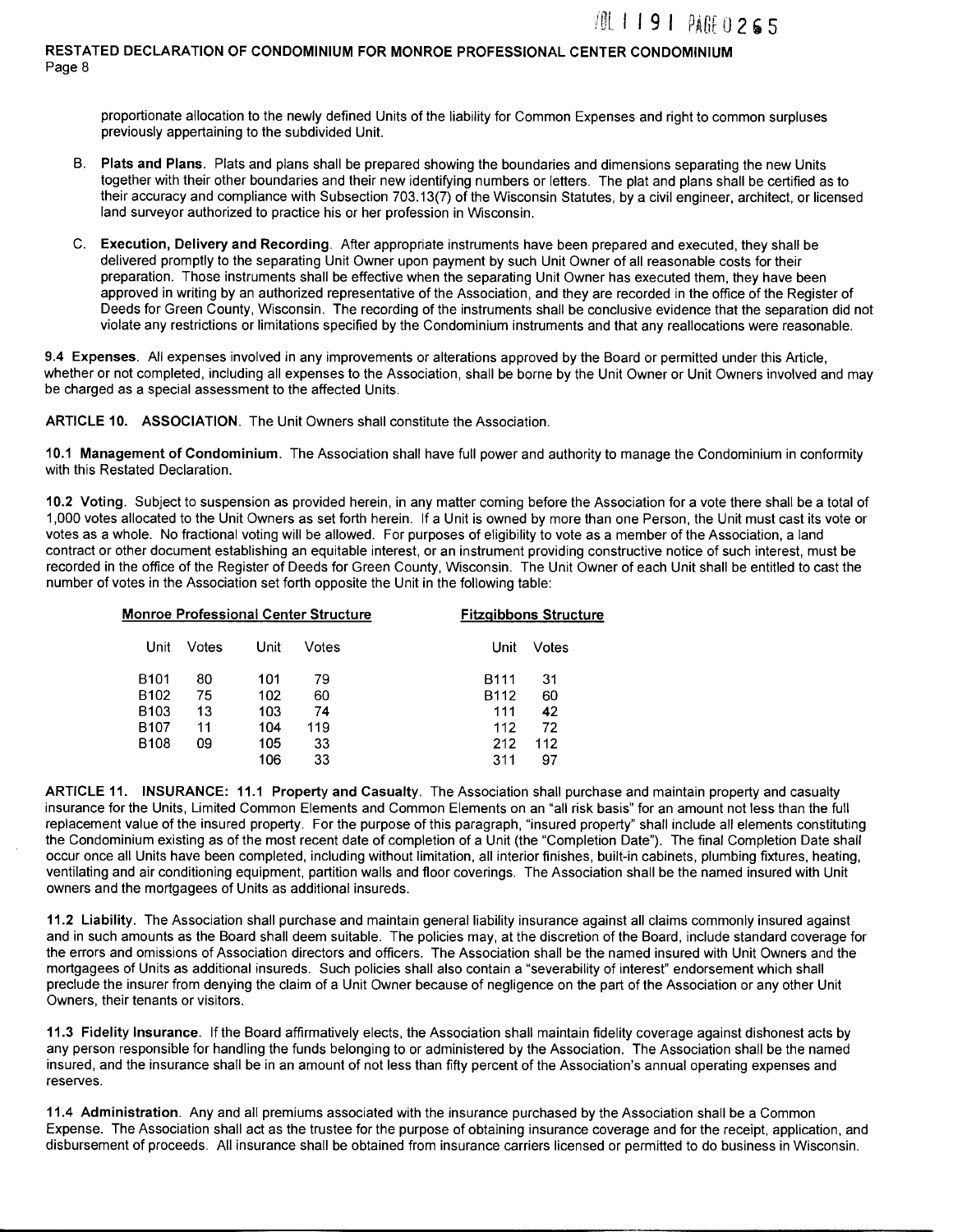**11.5 Unit Owner's Insurance.** Each Unit Owner shall purchase and maintain property insurance for the contents, additions and alterations contained within his, her, its or their Unit on an all-risk basis for an amount not less than the full replacement value of the insured property. For the purpose of this paragraph, "insured property" shall mean additions and alterations made to the interior of a Unit by the current or a previous Unit Owner, as well as contents which each Unit Owner may elect to insure. The Unit Owner shall be the named insured and the Association shall be named as an additional insured. Each Unit owner shall also maintain comprehensive general liability coverage with such limits as the Board may from time to time prescribe. Unit Owners shall, upon request, provide the Association with certificates of insurance evidencing the required coverage. All policies must be issued by insurance carriers acceptable to the Association and licensed to do business in Wisconsin. The Association's approval shall not be unreasonably withheld.

**11.6 Disbursement.** Insurance proceeds shall first be disbursed by the Association for the repair or restoration of the damaged Units, Limited Common Elements and Common Elements, and the Unit Owners and their mortgagees shall not be entitled to receive payment of any portion of the insurance proceeds unless:

- A. The Association has determined not to rebuild,
- B. A court has ordered partition of the Condominium property, and the same can be legally accomplished under applicable law.
- C. There is a surplus of insurance proceeds after the Common Elements, Limited Common Elements, and Units have been completely repaired or restored.

**ARTICLE 12. REPAIR OR RECONSTRUCTION.** If the Condominium is damaged or destroyed, in whole or in part, the Association shall promptly undertake to repair or reconstruct the damaged portion of the Condominium to its former condition unless a contrary decision is made by the affirmative vote of Unit Owners representing at least seventy-five percent of the votes in the Association and their first mortgagees. Upon reconstruction, the Association may vary the design, plan, and specifications of the Condominium from that of the original; provided, however, the number of square feet for any Unit may not vary by more than five percent from the number of square feet for such Unit existing immediately prior to the damage or destruction (unless Unit Owners owning at least seventy-five percent of the Units agree otherwise); and provided further, the location and floor plan of the Units shall be substantially the same as they were prior to the damage. In the event of any variance, an amendment to this Restated Declaration and the Restated Condominium Plat shall be recorded. If insurance proceeds are insufficient to pay the estimated or actual costs of reconstruction, the shortage shall be considered a Common Expense, and the Association shall have the responsibility and the right to levy assessments against the Unit Owners as provided herein.

**ARTICLE 13. EMINENT DOMAIN.** In the event of a taking of all or any portion of the Common Elements under the power of eminent domain, the provisions of Section 703.19 of the Wisconsin Statutes shall control.

**ARTICLE 14. COMMON EXPENSES. 14.1 Liability of Unit Owner.** Each Unit Owner shall be liable for Common Expenses in the percentages specified in Section 5.2 of this Restated Declaration for the Unit or Units owned by such Unit Owner, provided however, if disproportionate use of one or more of the Common Elements, or portions thereof, may be reasonably traced to one or more of the Units, the Board may allocate Common Expenses related to the disproportionate use of such Common Elements among the Unit Owners in percentages other than the percentages specified in Section 5.2 of this Restated Declaration. A use may not be deemed to be disproportionate unless such use either materially increases the Common Expenses related to the Common Elements or impairs the use of any of the Common Elements by other Unit Owners or their guests, customers, invitees or patrons. Charges for Common Expenses may be specifically allocated to particular Units by the Board, or by separate agreement among the Unit Owners, based on the benefit to the Unit Owner of the activity that generates the Common Expense involved, or on the usage, fault or negligence or other factors affecting the deterioration or damage of or to Units, Common Elements, or Limited Common Elements as to which the Association may have responsibility.

**14.2 Enforcement.** Delinquent Assessments shall constitute a lien on the Units against which they are assessed. Attachment, filing, effectiveness, priority, and enforcement of the lien shall be as provided in Section 703.165 of the Wisconsin Statutes.

**14.3 Suspension of Voting Rights.** If a "Statement of Condominium Lien" as described in Section 703.165(8) of the Wisconsin Statutes, has been filed against a Unit for Delinquent Assessments, the Association may, upon notice to the Unit Owner, suspend the voting rights of the delinquent Unit Owner.

**14.4 Unit Sale.** Except as otherwise provided herein, if a Statement of Condominium Lien is recorded prior to the transfer of a Unit, Delinquent Assessments upon such Unit shall be a joint and several liability of the seller and purchaser of such Unit.

**14.5 Lien for Non-Payment.** The Association shall have a lien for Delinquent Assessments, from the date an assessment is made, upon any Unit for Delinquent Assessments against that Unit. Such lien shall be subordinate to any first priority mortgage described in Section 708.09 of the Wisconsin Statutes recorded prior to the date of the assessment. The lien shall secure payment of the Delinquent Assessments. The lien may be recorded in the office of the Green County Clerk of Circuit Court by an instrument executed by the Association and may be foreclosed. The Unit owner shall be personally liable for all Delinquent Assessments. This liability shall not terminate upon transfer of ownership, upon abandonment by the Unit Owner or upon the Unit Owner disclaiming use of the Common Elements. When any lien is foreclosed, if the Unit Owner remains in possession of the Unit, such Unit Owner shall pay the reasonable rental value of the Unit. The Association shall be entitled to the appointment of a receiver of the Unit, as a matter of strict right. Delinquent Assessments shall be paid without offset or deduction. No Unit Owner may withhold payment of any Delinquent Assessments or any part thereof because of any dispute which may exist among or between Unit Owners, the Association, the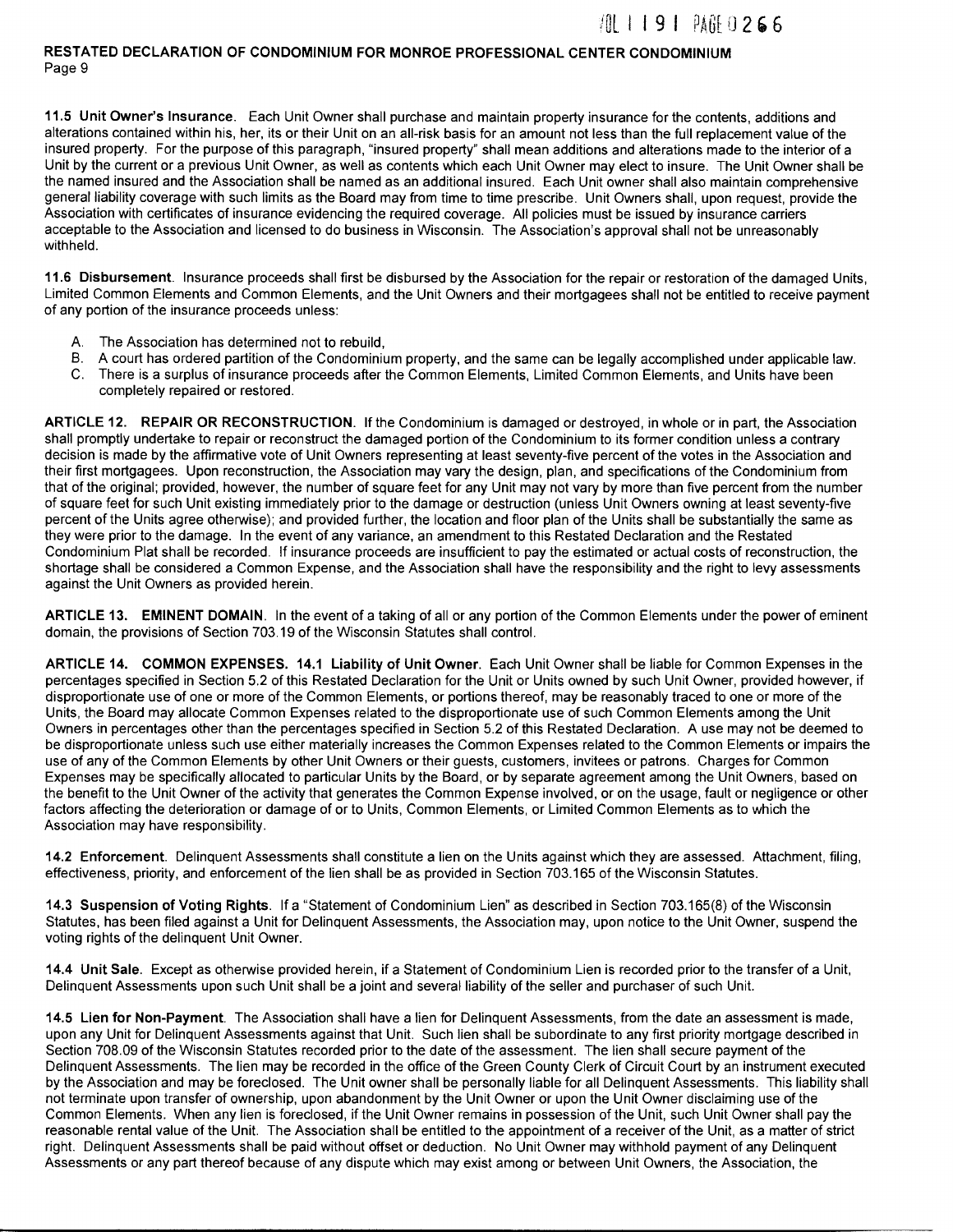### i~L I I 9 I *PA.G[* u 2 , 7 RESTATED DECLARATION OF CONDOMINIUM FOR MONROE PROFESSIONAL CENTER CONDOMINIUM Page 10

Declarants, or combination thereof. Rather, the Unit owner shall timely pay all Delinquent Assessments pending resolution of any dispute.

14.6 Installment Payment. Except for items such as insurance premiums which must be prepaid, assessments shall be paid in advance, in the form of a monthly maintenance fee determined by a budget of Common Expenses prepared by the Board, which budget shall include reserve funds for capital improvements and extraordinary maintenance and replacement items in such amounts as the Board may from time to time establish. Special assessments for items not provided for in the budget shall be paid at such time or times, in a lump sum, or in such installments, as the Board may determine.

14.7 Negligence of Unit Owner. If, due to the negligent or intentional act or omission of a Unit Owner, a member of his or her family, his or her household pet, or a guest or other authorized occupant or visitor to the Unit owned by such Unit Owner, damage shall be caused to the Common Elements or to a Unit or Units owned by others, or maintenance, repairs or replacements shall be required which would otherwise be a Common Expense, then such Unit Owner shall pay for such damage and such maintenance, repairs and replacements as may be determined by the Board.

ARTICLE 15. EASEMENTS. 15.1 Utilities, Telecommunications and other Purposes. Easements are reserved over, through, across and underneath the Common Elements and Units for routing and ingress and egress over, through, across and underneath the Common Elements and the Units for present and future utility services, including but not limited to, easements for water pipes, sanitary sewer pipes, emergency sewer or water lines, storm drainage pipes, sprinkler pipes, electrical wires, TV wires, computer and internet cables, security wires, street lights and the like, whether or not shown on the Restated Condominium Plat. Such easements are reserved to the Association and affected Unit Owners. Easements for ingress and egress are reserved to the Association in, over, across and under the Units and Limited Common Elements, their ceilings, floors, and walls for the purpose of making any installation or repairs related to the facilities for which such easements exist. The Association shall be responsible for any damage resulting from the exercise of rights pursuant to such easements.

15.2 Parking and Garage Approach Easement. An easement is reserved for vehicular parking and for vehicular access to and exit from Unit B107 by the Unit Owner of Unit B107, or such Unit Owner's lessee, guests and invitees, over the Parking and Garage Approach Parcel (the "Parking and Garage Approach Easement"). The Parking and Garage Approach Easement shall run in perpetuity as a covenant running with the land. No vehicular parking or other use shall be permitted within any portion of the Parking and Garage Approach Easement except upon the prior written consent of the Unit Owner of Unit B107, or such Unit Owner's lessee. The Unit Owner of Unit B107, or such Unit Owner's lessee, shall not withhold consent if a use does not significantly impede the outdoor parking of one motor vehicle or the entry to or exit from Unit B107 by a motor vehicle. The Parking and Garage Approach Easement may be released in whole or in part by the then current owner of Unit B107.

15.3 Vertical Exhaust Duct Easement. An easement is hereby reserved for the benefit of Unit 112 for two side-by-side vertical ducts used to exhaust gases generated in connection with food preparation, identified as "(2) Exhaust Hood Pipes Measuring 28" in Diameter, for Unit 112" on the Restated Condominium Plat, extending from Unit 112 through Unit 212 to the rooftop of the Fitzgibbons Structure. The Unit Owner of Unit 112 shall be responsible for any damage to Unit 212 or to the roof of the Fitzgibbons Structure resulting from the exercise of rights pursuant to such easement. Entry to Unit 212 to exercise rights pursuant to this easement shall be made only with the prior consent of the Unit Owner of Unit 212 and with as little inconvenience to the Unit Owner of Unit 212, or tenants of Unit 212, as is possible under the circumstances. The Unit Owner of Unit 212 shall not unreasonably withhold such consent.

#### ARTICLE 16. TITLE TO UNITS AND ATTACHMENT OF SECURITY INTERESTS.

16.1 Title to Units. Upon recording hereof in the office of the Register of Deeds for Green County, Wisconsin, legal title to the Units, as such units are described herein and on the Restated Condominium Plat, shall vest in the Unit Owners as follows:

| <b>Monroe Professional Center Structure</b> |                                       | <b>Fitzgibbons Structure</b> |                                             |
|---------------------------------------------|---------------------------------------|------------------------------|---------------------------------------------|
|                                             | Unit Unit Owner                       |                              | Unit Unit Owner                             |
| B101.                                       | Rex A. Ewald and Sharon M. Ewald*     |                              | B111 The Fitzgibbons Building, LLP          |
| B <sub>102</sub>                            | Rex A. Ewald and Sharon M. Ewald*     |                              | B112 The Fitzgibbons Building, LLP          |
| B <sub>103</sub>                            | Rex A. Ewald and Sharon M. Ewald*     |                              | 111 The Fitzgibbons Building, LLP           |
| B <sub>107</sub>                            | Rex A. Ewald and Sharon M. Ewald*     |                              | 112 Pancho & Lefty's Tex Mex Grill LLC      |
| B108                                        | Rex A. Ewald and Sharon M. Ewald*     |                              | 212 The Fitzgibbons Building, LLP           |
| 101                                         | Rhonda L. Hartwig                     | 311                          | Rex A. Ewald and Sharon M. Ewald*           |
| 102.                                        | Rex A. Fwald and Sharon M. Fwald*     |                              |                                             |
| 103.                                        | Rex A. Ewald and Sharon M. Ewald*     |                              |                                             |
|                                             | 104 Rex A. Ewald and Sharon M. Ewald* |                              |                                             |
|                                             | 105 Rex A. Ewald and Sharon M. Ewald* |                              |                                             |
|                                             | 106 Rex A. Ewald and Sharon M. Ewald* |                              |                                             |
|                                             |                                       |                              | * Spouses, as survivorship marital property |

16.2 Security Interests. The mortgage or other security interest of any holder of a mortgage or other security interest against any Unit that was platted and described in the Original Condominium Plat and the Original Declaration of Condominium shall attach to and be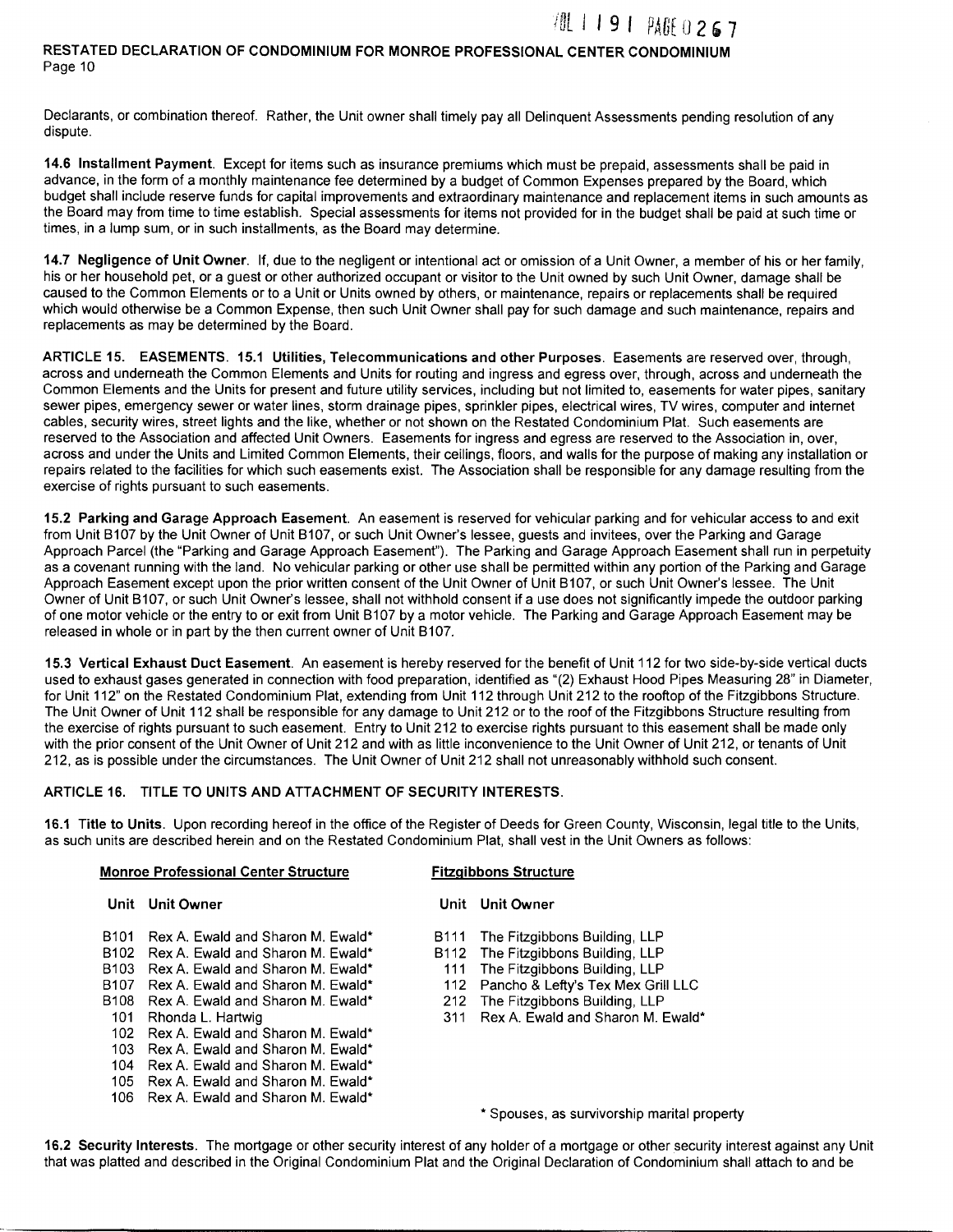fully enforceable against the ownership interest of the Unit Owner of the same numbered Unit described herein and on the Restated Condominium Plat. The mortgage or other security interest of any holder of a mortgage or other security interest against one or both of Units 112 and 113 described in the Original Condominium Plat and the Original Declaration of Condominium shall attach to, and be fully enforceable against, the ownership interest of the Unit Owner of Unit 112 described herein. The mortgage or other security interest of any holder of a mortgage or other security interest against one or both of Units 211 and 311 described in the Original Condominium Plat and the Original Declaration of Condominium shall attach to, and be fully enforceable against, the ownership interest of the Unit Owner of Unit 311 described herein.

**ARTICLE 17. AMENDMENTS.** Except as otherwise provided herein, this Restated Declaration may only be amended with the written consent of the Unit Owners whose interest in the Common Elements equals at least two-thirds of the interest in Common Elements; provided, however, no such amendment may substantially impair the security of any mortgagee. No amendment to this Restated Declaration shall be effective unless either the instrument containing the amendment is executed by all Unit Owners and all mortgagees of Unit Owners or an instrument stating that the required consents or votes have been duly obtained, is signed on behalf of the Association, duly acknowledged or authenticated, and recorded with the instrument containing the amendment in the office of the Register of Deeds for Green County, Wisconsin.

**ARTICLE 18. NOTICES.** The person to receive notices for the Association shall be the Association's registered agent as reflected in the records of the Wisconsin Department of Financial Institutions, or its successor.

**ARTICLE 19. REMEDIES.** If any Unit Owner fails to comply with all provisions of the Act, this Restated Declaration, the Bylaws or with any rules and regulations promulgated by the Association, the Unit Owner may be sued for damages caused by such failure or for injunctive relief, or both, by the Association or by any other Unit Owner. If damages are not capable of being accurately determined, liquidated damages of \$100.00 may be assessed for each violation. Each day of violation shall constitute a separate violation for purposes of this Article. All reasonable attorneys' fees and other expenses incurred by the Association or a Unit Owner in enforcing this provision shall be reimbursed by the Unit Owner in violation and, if payable to the Association, may be assessed against such Unit Owner's Unit.

**ARTICLE 20. GENERAL. 20.1 Utilities.** Each Unit Owner shall pay for the telecommunications, electricity, cable television natural gas, or other utility or service which is separately metered or billed to each user by the respective utility company, service provider or the Association. Utilities or services which are not separately metered or billed shall be treated as part of the Common Expenses, except as may be otherwise provided in this Restated Declaration.

**20.2 Encroachments.** If any portion of a Unit, Limited Common Element, or Common Element encroaches upon another, an easement for the encroachment and for its maintenance shall exist. In the event all or a portion of the Condominium is damaged and subsequently reconstructed, the Unit Owners shall allow encroachments on the Units, Limited Common Elements, or Common Elements during construction, and easements for such encroachments and their maintenance shall exist.

**20.3 Invalidity of a Provision.** If any of the provisions of this Restated Declaration, the Association's Bylaws, or of any rules and regulations adopted by the Board, or any portion thereof, shall be determined to be invalid by a court of competent jurisdiction, the remaining provisions and portions thereof shall not be affected thereby.

**20.4 Conflict in Condominium Documents.** If a conflict exists among any provision of this Restated Declaration, the Association's Bylaws, or any rules and regulations adopted by the Board, or between any of them, this Restated Declaration shall control.

Dated as of the 24<sup>th</sup> day of October, 2011 by the undersigned, being all the Unit Owners of the Condominium and all the mortgagees of Units of the Condominium.

Ewald, Unit Owner

Hartwig, Unit Owner

THE FITZGIBBONS BUILDING ALLP, Unk Own

Sharon M.

Josep**}** 

Ewald, Authorized partner

**PANCHO & LEFTY'S TEX MEX GRILL LLC, Unit Owner** 

Russ  $\frac{By}{By}$   $\frac{Dy}{By}$   $\frac{Dy}{By}$   $\frac{Dy}{By}$   $\frac{Dy}{By}$   $\frac{Dy}{By}$   $\frac{Dy}{By}$   $\frac{Dy}{By}$   $\frac{Dy}{By}$ 

----